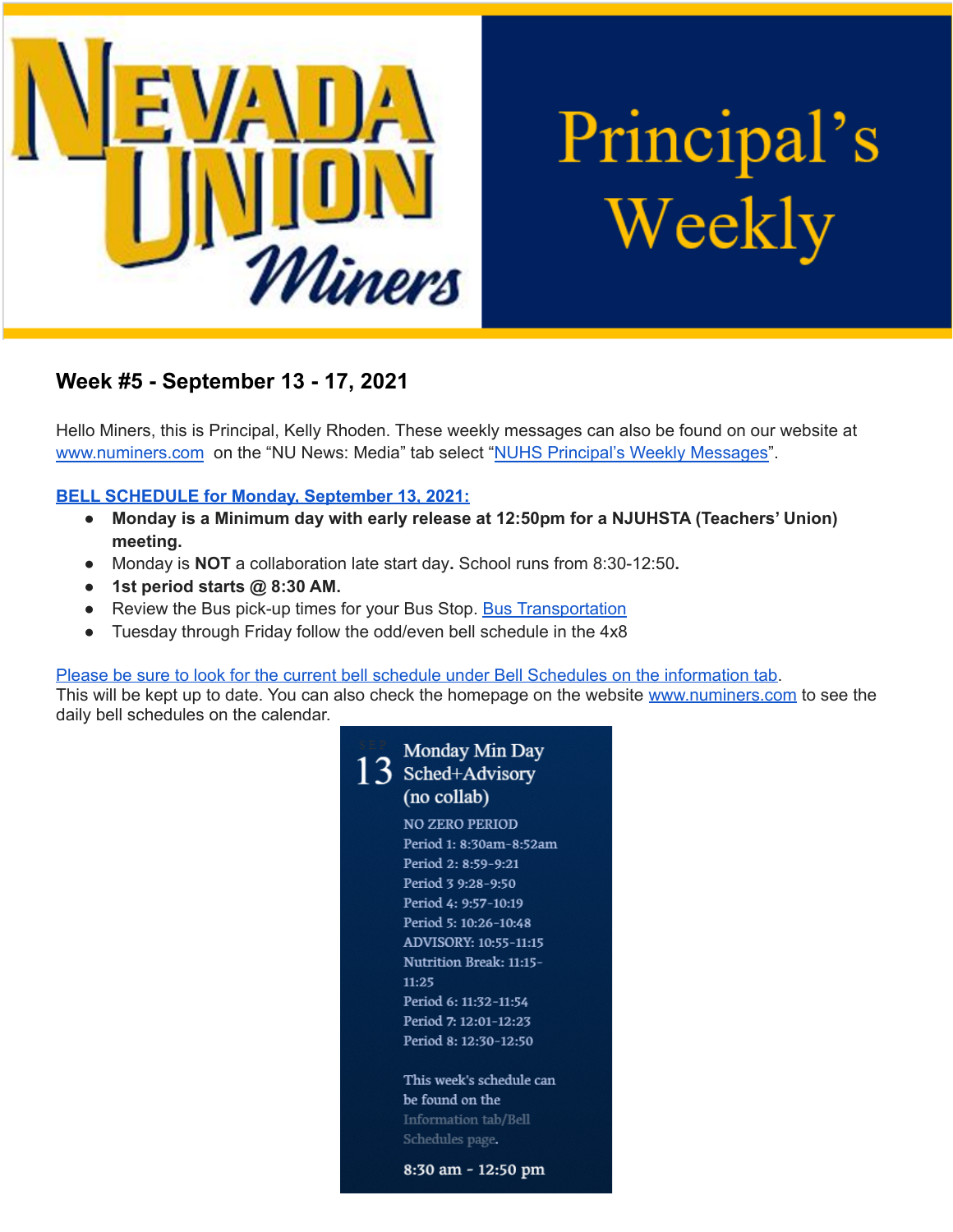**SCHOOL CALENDAR:** The school [calendar](https://nevadaunion.njuhsd.com/Information/Calendar-School-Year-2021-2022/index.html) has been updated for the school year. Please use the bell schedules in conjunction with the school calendar. Discard the calendar that was mailed out this summer.We do have revised hard copies available in the front office.

## **NUPC (Nevada Union Parent Club) Meeting**:

# **Monday, September 13, 2021**

## **NU Library from 6:00-7:00pm**

All parents and staff are invited to attend NUPC meetings. This is a great group of active parents who support not only NU students but also plan various staff appreciation events throughout the year. Come meet our supporters and the new NUPC Board Members.

# **STUDENT MAKE-UP [PICTURE](https://nevadaunion.njuhsd.com/Activities/Student-Pictures/index.html) DAY:** Monday, September 13, 2021

- West Gym 8:30 1:00 PM
- ID cards will be printed and available for students who did not already receive one
- Please order pictures only at: <http://mylifetouch.com/> Use Code: EVTPBBBQS

**BUSES:** Students need to have their student ID card with them to show to the bus driver as their ticket to ride. Check out the Bus [Schedule](https://www.njuhsd.com/documents/NUHS-2021-2022-MASTER-SCHEDULE-8-20-21.pdf) here.

*● Monday, September 13 is picture make-up day in the West Gym from 8:30am - 1PM. If your* student does not have a Student ID, this is the last day to take care of this. Student IDs are *required for all students. ID cards will be expected starting the week of Sept. 20th.*

**SITE COUNCIL: Meeting has been rescheduled to Thursday, September 16th @ 4:00-5:30PM in J204** We welcome our new board members and invite anyone to attend the meeting. Please see this [information](https://nevadaunion.njuhsd.com/Information/Site-Council/index.html) page for the calendar and what it's all about!

**INTERIM PROGRESS REPORT CARDS:** Report cards for the first quarter of school will be sent out by Friday, September 24, 2021. *Please urge students to get all of their assignments in and testing complete prior to the end of this week, September 17th*.

**FOOD DELIVERIES TO CAMPUS:** Any food delivery to campus by anyone other than a parent / guardian is not allowed on campus. We are having an abundance of students (and possibly parents) ordering food to be delivered to campus. Nevada Union is a closed campus and for security and safety reasons. No outside food delivery is allowed. Please have a discussion with your student to make them aware of this.

If you do deliver lunch to your student you will need to make contact with them to pick it up in the front office during the lunch period. All deliveries will be discarded at the end of the school day.

**BREAKFAST & LUNCH** are available in the cafeteria. Breakfast 8:00 - 8:20 AM. There are two smaller eateries on campus as well: Outside of the cafeteria and at the end of E wing. Please remember to throw away your trash to keep our campus looking nice.

**FOOD PANTRY:** In partnership with *United Way and Interfaith Food Ministry*, we are continuing the **NU on-campus Food Pantry** to help connect families with food. Due to safety protocols, we have pre-packaged grocery bags of food available. You can shop from our shelves. The Food Pantry is located on the NU Campus in G-5 and is open on Thursdays from 3:30 to 4:30. Please email June Gilfillan at jgilfillan@njuhsd.com if you would like to set up a different time to come pick up food if needed.

**PARKING PASSES**: **Parking stickers will be enforced starting September 20, 2021**. Students, if you have not picked up your parking sticker please see Tammy Shurte, Assistant Principal's Secretary in the Student Services Center at **lunch, during passing periods or after school** (not before school) next week.

**PARKING LOTS: PLEASE, PLEASE, PLEASE slow down while driving on the NU campus.** We have noticed an increase in diversions around the speed bumps and speeds well above 5 miles per hour. This is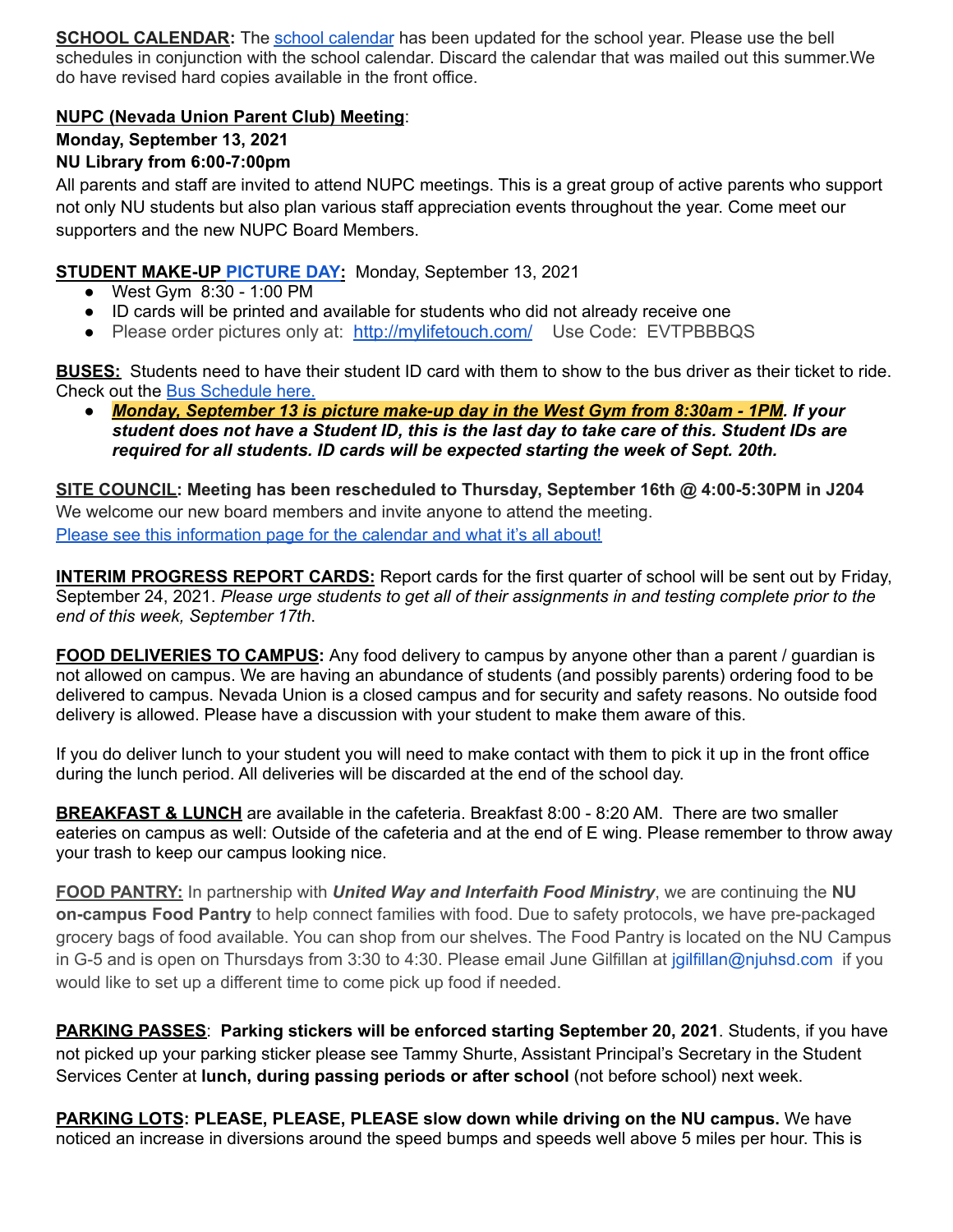notice for any driver on the NU campus. Please slow down. Students parking permits may be suspended if found in violation of rules to obtain and keep a parking pass.

**CLOSED CAMPUS:** This is a reminder to everyone that NU is a closed campus. That means that students are not allowed to leave campus during school hours which includes trips to your vehicle during school hours. Please be responsible and grab everything you need for the day when you exit your car in the morning.

**CELL PHONES:** Please see our [Electronic](https://nevadaunion.njuhsd.com/documents/Nevada%20Union%20HS/Information/Annual%20Forms/19.20%20Electronics%20Policy.pdf) Policy posted on our website. We are asking that students turn off their Cell Phones and put them away during class time, including during Flex period. All classrooms are No Cell Phone Zones. Cell phones will be sent to the front office and returned based on the Electronic Policy infractions.

**DRESS CODE:** Please see our Dress Code [Policy](https://nevadaunion.njuhsd.com/documents/Nevada%20Union%20HS/Information/Annual%20Forms/19.20.DRESS.CODE.FULL.pdf) posted on our website. Our expectation for appropriate dress code is to be work appropriate. Please review the dress code with your students.

**CAMPUS EXPECTATIONS** per the COVID-19 Protocols for our district as directed by CA Public Health Department and Nevada County Public Health are changing rapidly. We are doing our best to work under the guidelines provided to us.

- All Students, Staff, and Visitors to campus are required to *wear a mask indoors at all times.* There are no exceptions. We are seeing many students with masks completely missing, pulled down to the chin or resting below their noses. *This is not a time to be "cool" so please respect all students and staff and wear your masks appropriately and when required.*
	- Staff will have masks available for all students and visitors
	- Masks are available upon entrance at the front of school
- If you are **experiencing symptoms or have a known exposure**, contact our district health staff by using the following email address - covidreporting@njuhsd.com.
- Unless otherwise noted above, other COVID [protocols](https://www.njuhsd.com/Covid-19/index.html) remain in place.

**COVID TESTING FOR MODIFIED RETURN TO SCHOOL:** Testing is available to students who have been placed on Quarantine due to close contact with a positive case if students and families want to participate in a modified return to school. This means that students would test twice a week, with a negative test result, and be asymptomatic. In this case the student can continue to attend school in person. Students on a modified return cannot participate in any after school activities per CDPH.

**Nevada Union High School** 11761 Ridge Road Grass Valley, CA 95945 **Mondays and Thursdays, 7:30-9:30 Foyer of the Wrestling Gym**

- Any student wanting to test that is not 18 years old must have parent/guardian permission.
- There are also Vaccinations available for 1st and 2nd doses.
- If you are interested in Vaccinations please let the nurses office know so we can make sure we have them available for you during the times above. 273-4431 ext. 2079

\*\*\*If needed there are testing opportunities at our other sites as well (Bear River & Silver Springs) on other days of the week. Please let us know if there is some reason you need one of these sites to test.

**SENIORS:** The "Grade Level Activities and Information" tab on the "Activities" page for Seniors will be updated regularly with all the Senior information you need.

#### **SENIOR PROJECTS:** District-Wide Senior [Projects](https://nevadaunion.njuhsd.com/Information/Senior-Project/index.html).

See the email from Kelly Rhoden, Principal with Kelsey Langel, Senior Project Coordinator sent out Wednesday, September 1, 2021 and then again Thursday, September 2, 2021 to student email